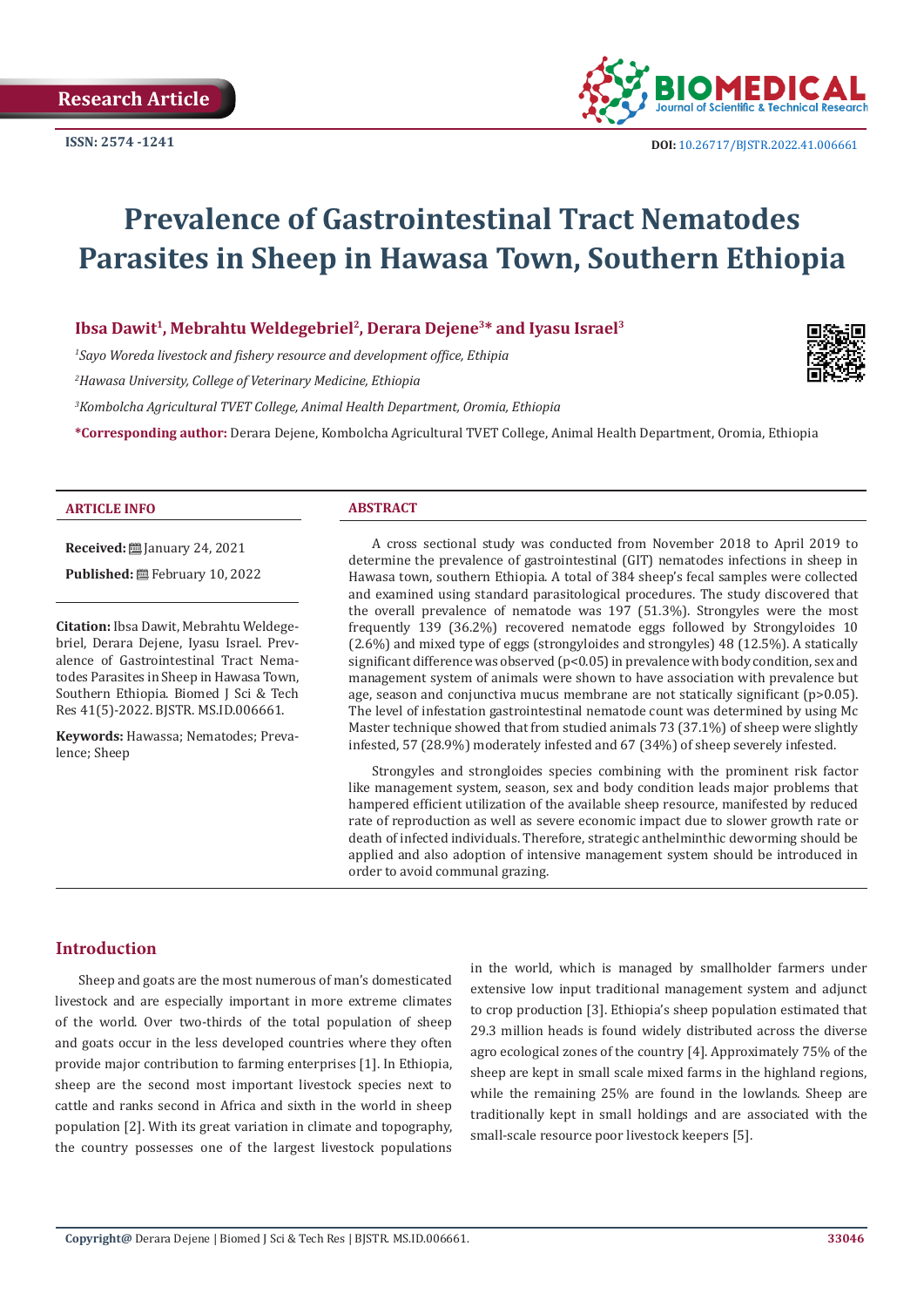In Ethiopia sheep and their products provide direct cash in come through the sale of live sheep and skin. Sheep are living bank for their owners and serve as source of immediate cash need and insurance against crop failure especially where land productivity is low and erratic rainfall, sever erosion, frost and water logging problems. Thus sheep in the small holder farming system provide continuous service to the economic stability and effective operation of the crop production system [6]. Under Ethiopian condition livestock are maintained as a principal activity in pastoral systems of productions, as 50% of house hold revenue comes from livestock or more than 20% of house hold food energy is derived directly from livestock. In recent years' pastoralists have shown an increasing interest in keeping larger numbers of sheep and goats. Milk and meat are the two outputs. Pastoralists, also depend on their livestock not only for their income but also for their survival. Consequently, risk avoidance is very important to the pastoralist. Livestock management therefore directed towards risk minimization, which tends to reduce productivity [7].

Inspite of the numerical and economic importance of sheep in Ethiopia, productivity is generally low due to inadequate nutrition, poor reproductive performance, diseases and poor management. The recurrent loss in productivity and income is often due to parasitic infections particularly helminthes infections, which are common and considered as one of the major problems in small ruminant productions [8]. Gastrointestinal nematodes cause direct loss through mortality in heavily parasitized animals, especially in young animals as well as cost incurred in treating and controlling nematodes infection. It is well established that parasitized animals perform less efficiently feed conversion adversely affected which reduces carcass quality and quantity and wool growth resulting in further financial penalties [9]. Even though, the estimation of economic loss due to nematodes is limited to lack of accurate estimation of disease prevalence, the rough estimate of annual losses due to Endoparasites in Ethiopia is estimated to be \$ 83million.

Such losses in sheep production should definitely be minimized through parasitic control programs [10]. In some parts of Ethiopia, surveys have been made on the prevalence of gastrointestinal nematodes parasites which most of the information obtained is from abattoir survey and animals managed on stations. Owing to the basic limitation in scope and coverage of most of the studies conducted in Ethiopia, sound nematodes control strategy has not yet been established in the country. Therefore, the epidemiology of gastro-intestinal (GIT) parasites in livestock varied depending on the local climatic condition, such as humidity, temperature, rainfall, vegetation and management practices. These factors largely determine the incidence and severity of various parasitic diseases [11]. Therefore, it is important to assess the type and

level of parasitism in ruminant livestock, in order to determine the significance of parasite infestations and to recommend the most beneficial and economically acceptable control.

To this effect there is no sufficient information on prevalence rate of gastrointestinal nematodes of sheep in Hawasa town and also gastrointestinal nematodes infection still remains an important disease problem of sheep in this area. Therefore, the objectives of this study were to determine the prevalence rate of sheep GIT nematodes in Hawasa town, to identify the GIT nematode types of egg involved in infection and infestation level of sheep in same town and to identify risk factor associated with the occurrence of GIT nematodes.

# **Methods and Materials**

# **Study Area**

The study was conducted in Hawasa town from November 2018 to April 2019, which is the capital of SNNPR, located in the Northern part of the Southern Nations, Nationalities and People's Region (SNNPR), which is located 275 km south of Addis Ababa, the capital city of Ethiopia. Geographically, the area lies between 7°06° North latitude and 38°48° East longitude. Agricultural production system is of mixed crop-livestock production. In rural areas, mainly local breeds are found, grazing on communal land. The area was selected on the basis of livestock production potential and the presence of different livestock species and breeds. The selected area represents typical mixed crop-livestock production system of the Rift Valley area of Ethiopia. Annual average rainfall of Hawasa town is ranging from 800 to 1000mm and with a mean temperature ranging from 20-25°C and situated at an elevation of 1697 meter above sea level [12].

# **Description of Study Population**

The target population for this study was all sheep population in Hawasa town. The study animals include local breeds of sheep including all age groups and both sexes that were selected from the target population.

# **Study Design**

A cross section study design was conducted from November 2018 to April 2019 in Hawasa town to address the main objective of the study.

# **Sample Size and Sampling Methods**

Systematic sampling was followed to select the animals and collect feces from sheep from their rectum at the field. The sample size was decided based on the prevalence of the disease in the sheep of the town using formula described by [13] with 95% confidence interval and at 5% desired absolute precision and by assuming that the expected prevalence of GIT nematodes is 50% since there was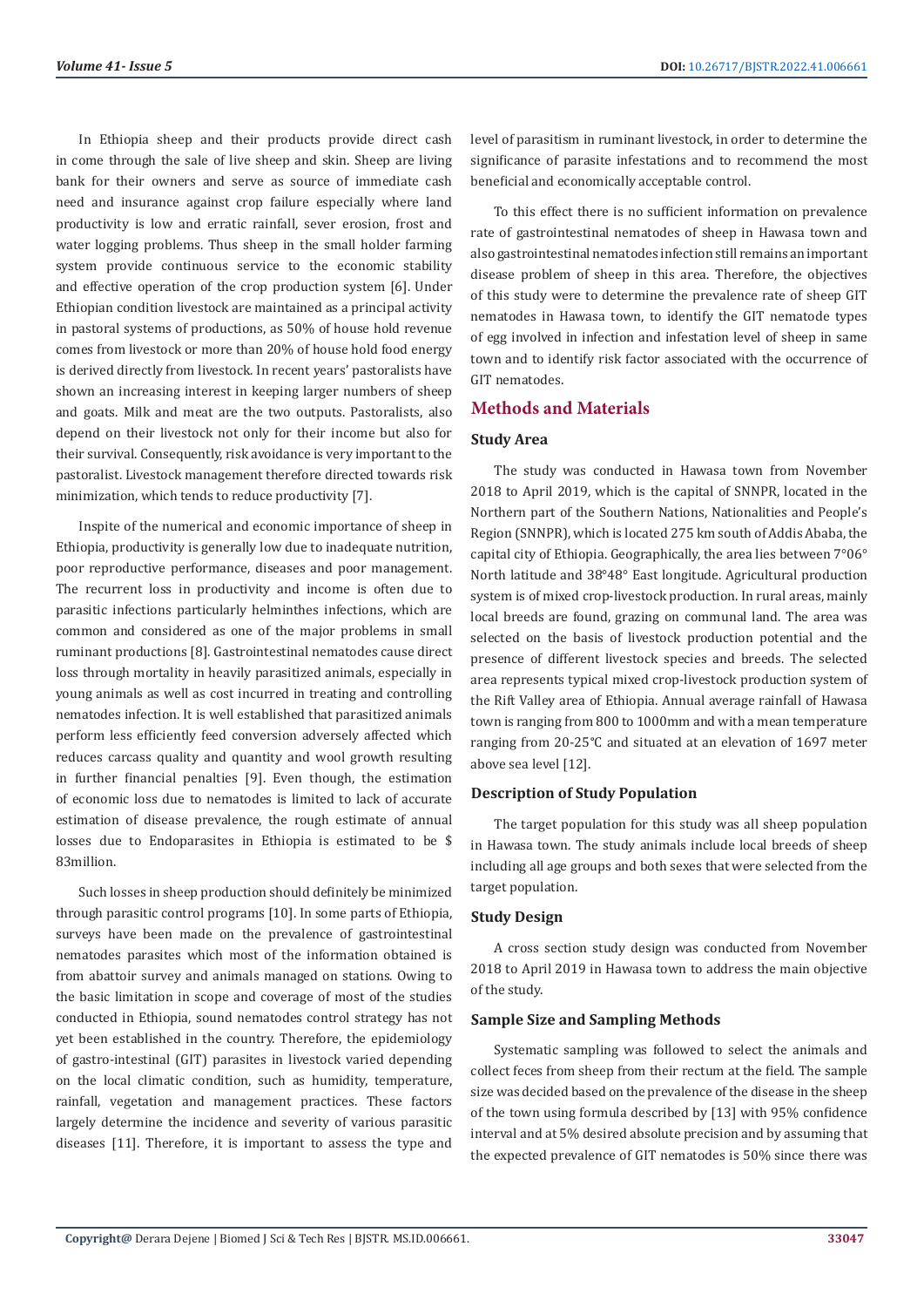no documentation on its prevalence rate yet in the district. The estimated sample size was 384 according to the following formula:

#### **Study Methodology**

Cross sectional study method was employed to collect fecal samples directly from the rectum of each sheep and placed in screw capped glass bottles (universal bottle) and prevent the feces from drying out and then brought to Hawassa University Veterinary Parasitology Laboratory for coprological investigation through appropriate labeling of parameters like sex, age, body condition score, conjunctiva of mucous membrane, management system of sampled animal, date, season of sample collection and place of sample collection were simultaneously recorded while fecal sample taking. The collected samples were subjected to qualitative flotation and quantitative McMaster egg counting parasitological techniques using saturated sodium chloride (specific gravity of 1.2) as flotation fluid. The eggs of parasite species were identified using keys given by [14]. Samples that became positive for gastrointestinal nematode were subjected to EPG counting to determine the number of egg per gram of feces (EPG) and performed according to the procedure described [15]. The degree of infection was categorized as light, moderate and severe (massive) according to their egg per gram of faeces (EPG) counts. Egg counts from 50-799, 800-1200 and over 1200 eggs per gram of feces were considered as light, moderate and (severe) massive infection, respectively [16].

#### **Data Management and Analysis**

Data collected from each study animals and study areas were entered into Microsoft Excels spread sheet and then analyzed with STATA-11 statistical software. Chi-square test was used to compare association between independent variables (sex, age, body condition scores, management system, season of sample collection) with the result. Statistically significant association between variable was considered to be exist if the computed P-value is less than 0.05.

# **Results**

# **Overall Prevalence of Gastrointestinal Nematodes of Sheep**

Of the total 384 sheep examined, 197 (51.3%) were found infected with different types of gastro-intestinal nematodes. Of the total positive cases, 139 (36.2%) were infected with strongyles, 10 (2.6%) were infected with Strongyloides species. and 48 (12.5%), were infected with strongyles and strongyloides species (Table 1).

**Table 1:** Prevalence of gastrointestinal nematodes of sheep encountered in the study area.

| Type of eggs                | Number of animals examined | Positive sample of nematode egg | Prevalence (%) |
|-----------------------------|----------------------------|---------------------------------|----------------|
| Strongyles                  | 384                        | 139                             | 36.2           |
| Strongyloides               | 384                        | 10                              | 2.6            |
| Strongyles and Strongloides | 384                        | 48                              | 12.5           |
| Total                       | 384                        | 197                             | 51.3           |

# **Prevalence of the GIT Nematodes Species by Different Age Groups**

Of the total 384 of sheep examined coprologically for gastrointestinal nematode eggs, 197(51.3%) were found positive. The prevalence was 63 (43.8%) in young, 83 (52%) in adult and 105(63%) in old. There was no significant difference (P>0.05) in prevalence of gastrointestinal nematode between the different ages (Table 2).

**Table 2:** Prevalence of GIT nematode based on different risk factors.

| <b>Risk factors</b>         | No examined | No positive | Prevalence | Chi <sup>2</sup> or $X^2$ | P-value      |
|-----------------------------|-------------|-------------|------------|---------------------------|--------------|
| Age                         |             |             |            |                           |              |
| Young(<1 year)              | 144         | 63          | 43.80%     |                           |              |
| Adult (1-3 year)            | 159         | 83          | 52%        | 9.08                      | 0.169        |
| Old (>3 year)               | 81          | 105         | 63%        |                           |              |
| <b>Sex</b>                  |             |             |            |                           |              |
| Male                        | 176         | 105         | 59.70%     |                           |              |
| Female                      | 208         | 92          | 44.20%     | 11.39                     | 0.01         |
| <b>Body Condition Score</b> |             |             |            |                           |              |
| Poor                        | 105         | 78          | 74.20%     |                           |              |
| Medium                      | 202         | 96          | 47.50%     | 44.391                    | $\mathbf{0}$ |
| Good                        | 77          | 23          | 29.90%     |                           |              |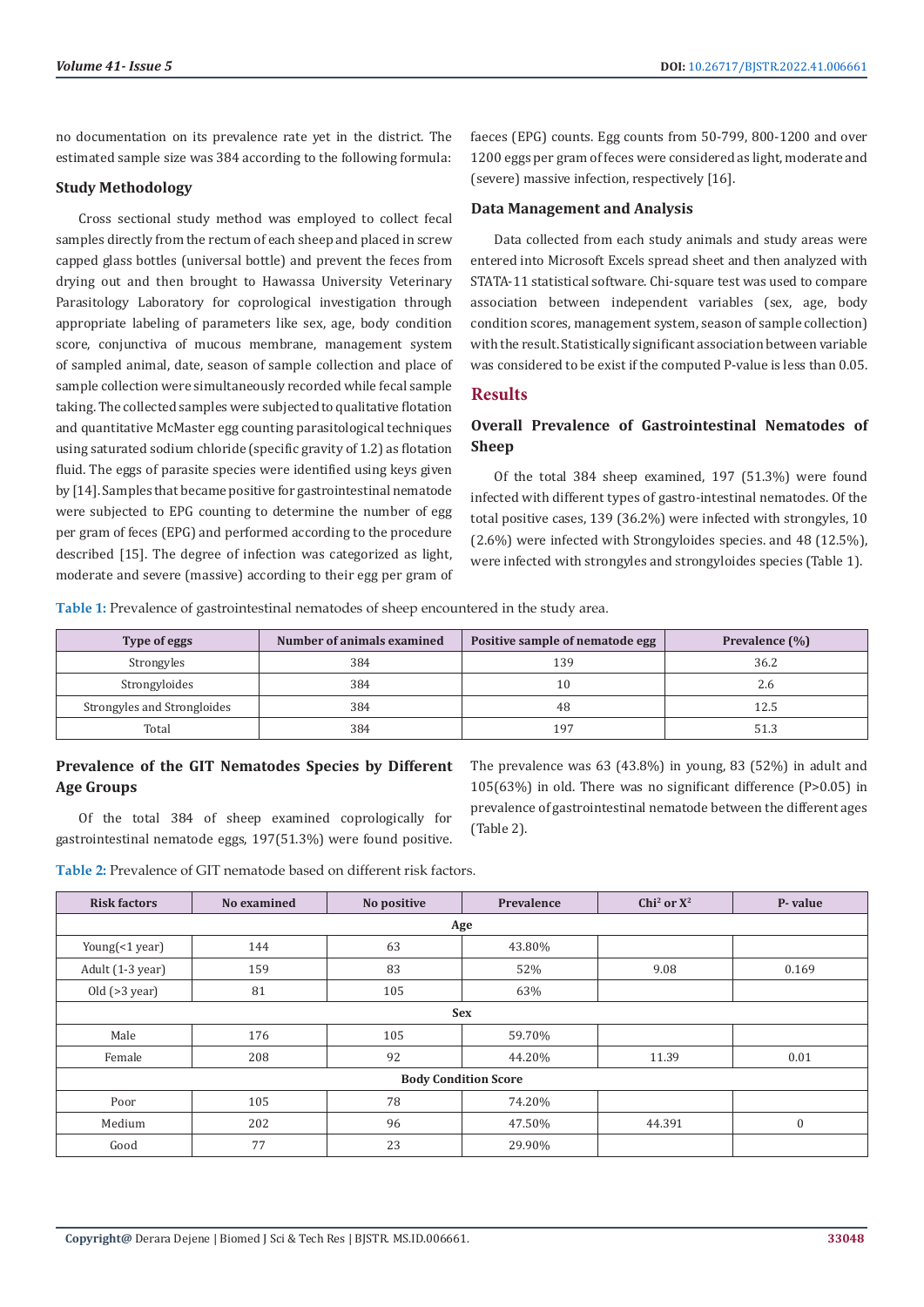| Conjunctiva of mucous membrane |     |     |        |        |          |
|--------------------------------|-----|-----|--------|--------|----------|
| Pink                           | 270 | 137 | 50.70% |        |          |
| Pale                           | 114 | 90  | 78.90% | 1.045  | 0.79     |
| <b>Season</b>                  |     |     |        |        |          |
| Dry season                     | 203 | 99  | 48.80% |        |          |
| Wet season                     | 181 | 98  | 54.10% | 1.651  | 0.648    |
| <b>Management System</b>       |     |     |        |        |          |
| Intensive                      | 115 | 38  | 33%    |        |          |
| Semi-Intensive                 | 83  | 28  | 33.70% | 67.119 | $\theta$ |
| Extensive                      | 186 | 135 | 72.60% |        |          |

# **Prevalence of GIT Nematodes Species by Sex Groups**

Of the total 384 of sheep examined coprologically for gastrointestinal nematode eggs, 197 (51.3%) were found positive. The prevalence was 105(59.7%) in male and 92(44.2%) in female. There was significant difference  $(P < 0.05)$  in prevalence of gastrointestinal nematode between the two sexes (Table 2).

# **Prevalence of the GIT Nematodes Species by Different Body Condition Score**

Of the total 384 sheep examined, 105, 202 and 77 were categorized as having poor, medium and good body condition scores, respectively. Infection prevalence was significantly higher in animal with poor body condition when compared to that of medium and good body condition scores (P<0.05). The overall infection prevalence according to body condition grades, 74.2%, 47.5% and 29.9% with poor, medium and good, respectively (Table 2).

# **Prevalence of GIT Nematodes by Management System**

Based on the types of management system; prevalence was 38 (33%) from intensive, 28 (33.7%) semi intensive and 135 (72.6%) from extensive animals. The difference in isolation rate of different nematodes eggs based on management system was statistically significant (P<0.05) (Table 2).

# **Prevalence of GIT Nematodes Based on Conjunctival Mucous Membrane**

Based on Conjunctiva of mucous membrane of animals; prevalence was isolated 137(50.7%) pink and 90(78.9%) for pale. The difference in isolation rate of different nematodes eggs based on Conjunctiva of mucous membrane was not statistically significant (P>0.05) (Table 2).

# **Prevalence of GIT Nematodes Based on Season**

Based on season of sample collection; prevalence was isolated 99(48.8%) rate from dry season and 90(54.1%) wet season. The difference in isolation rate of different nematodes eggs based on season of sample collection was not statistically significant (P>0.05) (Table 2).

The results of quantitative faecal examination using the modified Mc Master technique for GIT nematodes of 197 infected sheep were 73 (37.1%), 57 (28.9%) and 67 (34 %) for light, moderate and heavy infection, respectively. Most of the infected sheep had a faecal egg count in a range of 50 to 800 EPG and more (Table 3).

**Table 3:** Level of infestation GIT nematode.

| <b>Intensity of infection</b> | <b>Examined of</b><br>samples $(\% )$ | No. EPG  |
|-------------------------------|---------------------------------------|----------|
| Low                           | 73(37.1)                              | 50-799   |
| Moderate                      | 57(28.9)                              | 800-1200 |
| High                          | 67(34)                                | >1200    |
| Total                         | 197                                   |          |

# **Discussion**

The gastrointestinal nematodes of sheep are one of the important parasitic diseases that obviously result in reduced productivity of sheep raised by smallholders using traditional husbandry management system in and around Hawasssa. The coprological examination done for this study using direct faecal floatation method revealed an overall gastrointestinal infection prevalence of GIT nematodes of sheep in Hawassa district was 51.3%. This result was lower than that found in Asella 68.1% [17] and in Meskan district, Gurage zone 76.3% [18]. These relative differences in prevalence of nematode parasites may arise due to existence of different climatic or environmental factors that could support survival and development of infective larval stage of most nematodes [19]. The present study shows 36.2% strongyles, 2.6% for strongyloides and 12.5% for both strongyles and strongyloides species. This finding was more or less agrees with the report of previous study conducted in Dembia district, Northwest part of Ethiopia 41.9% strongyle species [20]. However, this finding disagrees with previous studies Bedelle 66.6% strongyles type and 3.3% Trichuris species [21], 70.2% strongyles type and 4.5% Trichuris species in Western Oromia [22] and also this report was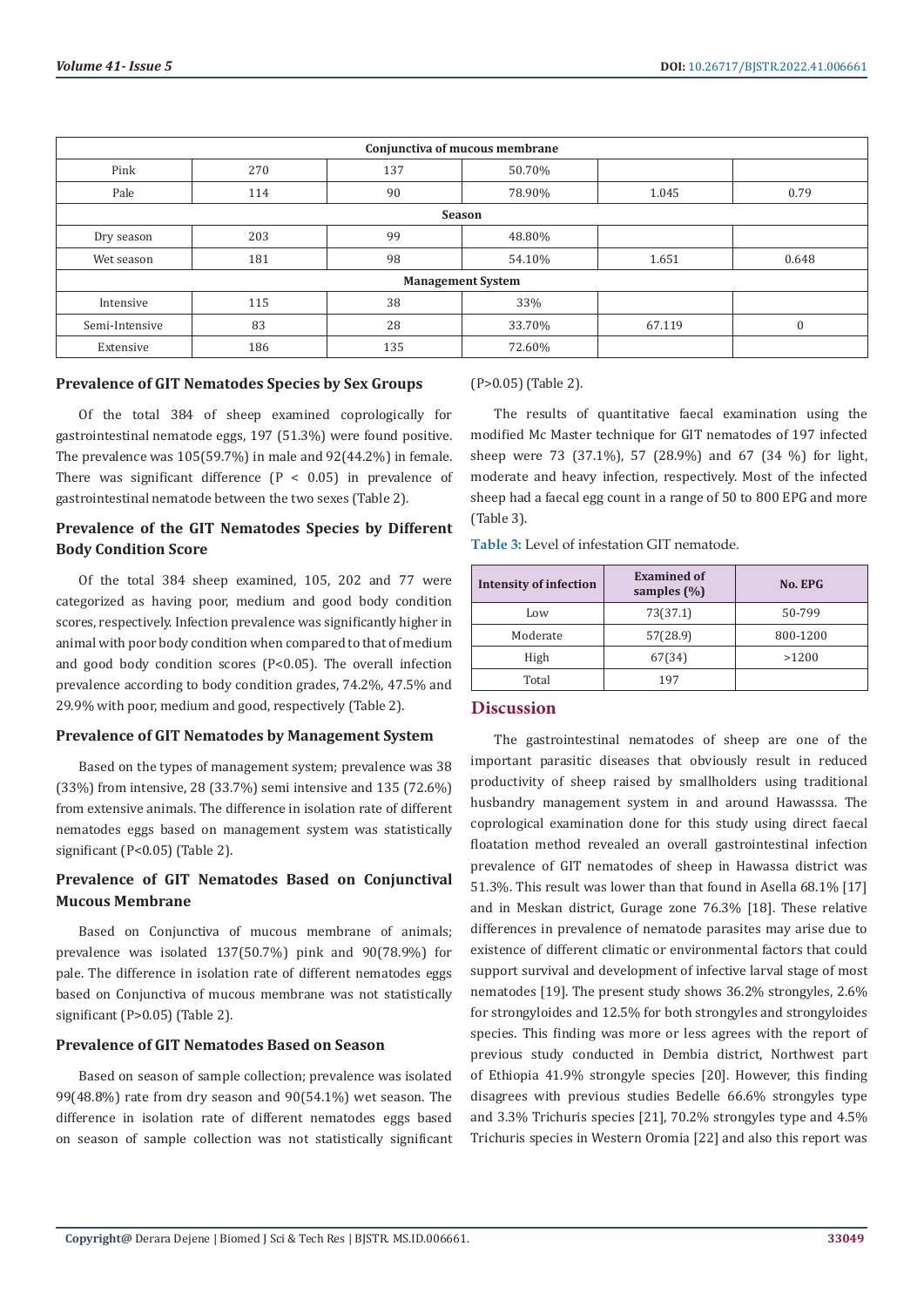much lower than 97.03% strongyles type, 45.22% strongyloides and 30.25% Trichuris species in eastern part of Ethiopia [23]. The current study has shown the presence of mixed infection characterized by the presence of two or more nematodes genera in sheep and this is in agreement with the findings of other researchers in some parts of the country [19,22-26].

This study showed that strongyles having direct life cycle were the most prominent among those that were higher prevalence in gastrointestinal nematode parasites of animals. In this study, a significant difference was observed in nematodes infection in relation to body condition where a higher prevalence of nematodes was recorded in poor body condition animals when compared to other groups. This agrees with [27] this poor body condition might be due the current parasitic infection which lead to poor immunological response to infective stage of the parasites. Difference in body condition score was statistically significant (P< 0.05) with gastrointestinal nematode infection such that shedding of nematodes eggs increased with poor body condition (74.2%) than in good body condition (29.9%). This finding agrees with [28] who suggest that well-fed animals develop good immunity that suppresses the fecundity of the parasites. In the present study, when infection rate on age was subjected to analysis, animals with old age seems to have slightly higher prevalence of nematodes, which could be related to their higher susceptibility to infection than young age animals but it was not statistically significant (p>0.05).

This can be attributed to the failure of acquired immunity in old age animals. A similar finding of higher intensity of infection in older sheep has also been reported from a study in semi-arid parts of Kenya [29]. On the contrary, [30] have documented that adult and old animals develop acquired immunity against helminth infections as they get mature due to repeated exposure. The overall prevalence of nematodes was higher in males than females in sheep and it was statistically significant (p>0.05). This might be due to male sheep move a long distance to search female for mating or searching feeds which expose them to larval infected area and contact feaces. It is assumed that sex is a determinant factor influencing prevalence of parasitism [31]. However, In this present study did not agrees with previous report prevalence of nematode was higher in females than in males because females are more prone to parasitism during pregnancy and per-parturient period due to stress and decreased immune status [15].

The overall prevalence of nematodes in different season was 98 (54.1%) from 181 sample in wet season and 99 (48.8%) from 203 sample in dry season. In this present study agrees with previous reports the high prevalence of parasites in wet season around the world [32-35]. The wet season was made the environmental conditions more favorable for the development and survival of parasitic stages and led to increased availability of infective larvae in the rainy and post rainy season. It is well documented that gastrointestinal parasitism in grazing animals is directly related to the availability of larvae on pasture and seasonal pasture contamination [36]. The overall prevalence of nematodes in different grazing system was higher in extensive (72.6%) than in intensive (33%) management system. It was significant for prevalence (p<0.05) of gastrointestinal nematode infections. The higher prevalence nematode parasites found in extensive management system could indicate that animals have frequent exposure to communal grazing pasture that has been contaminated by feaces infected animals.

In this study disagrees with report with [37] in open grazing system; the low prevalence observed could indicate that animals freely grazed in the extensive grazing field had less exposure to infective larvae on the pasture. From studied animals 37.1% lightly, 28.9% moderately and 34% were severely infected. The present finding showed heavily infected sheep during the rainy season and in most traditional system, where animals are kept extensively, fecal contaminations and infective stages are spread over a large area and heavy infections occurred. This study agrees with the idea reported by [38].

# **Conclusion and Recommendations**

In general, high prevalence of strongyles and stronyloides species of nematodes parasites were found in the study area. Those high gastrointestinal nematodes parasite indicates to be important health problem of sheep. Strongyles and stronyloides species combining with the prominent risk factors like management system, season, sex and body condition leads to major problems that hampered efficient utilization of the available sheep resources, manifested by reduced rate of reproduction as well as severe economic impact due to slower growth rate or death of infected individuals.

Based on the above conclusive remarks, the following recommendations are forwarded:

- **a)** Strategic anthelminthic deworming should be given at the beginning of wet season and at the end of dry season.
- **b)** Adoption of intensive management system should be introduced in order to avoiding communal grazing.
- **c)** Definitive diagnosis should be conducted by clearly isolating and identifying parasitic infection through coprological examination in the study area.
- **d)** Further study should be carried out on the efficacy and the anthelminthic resistance.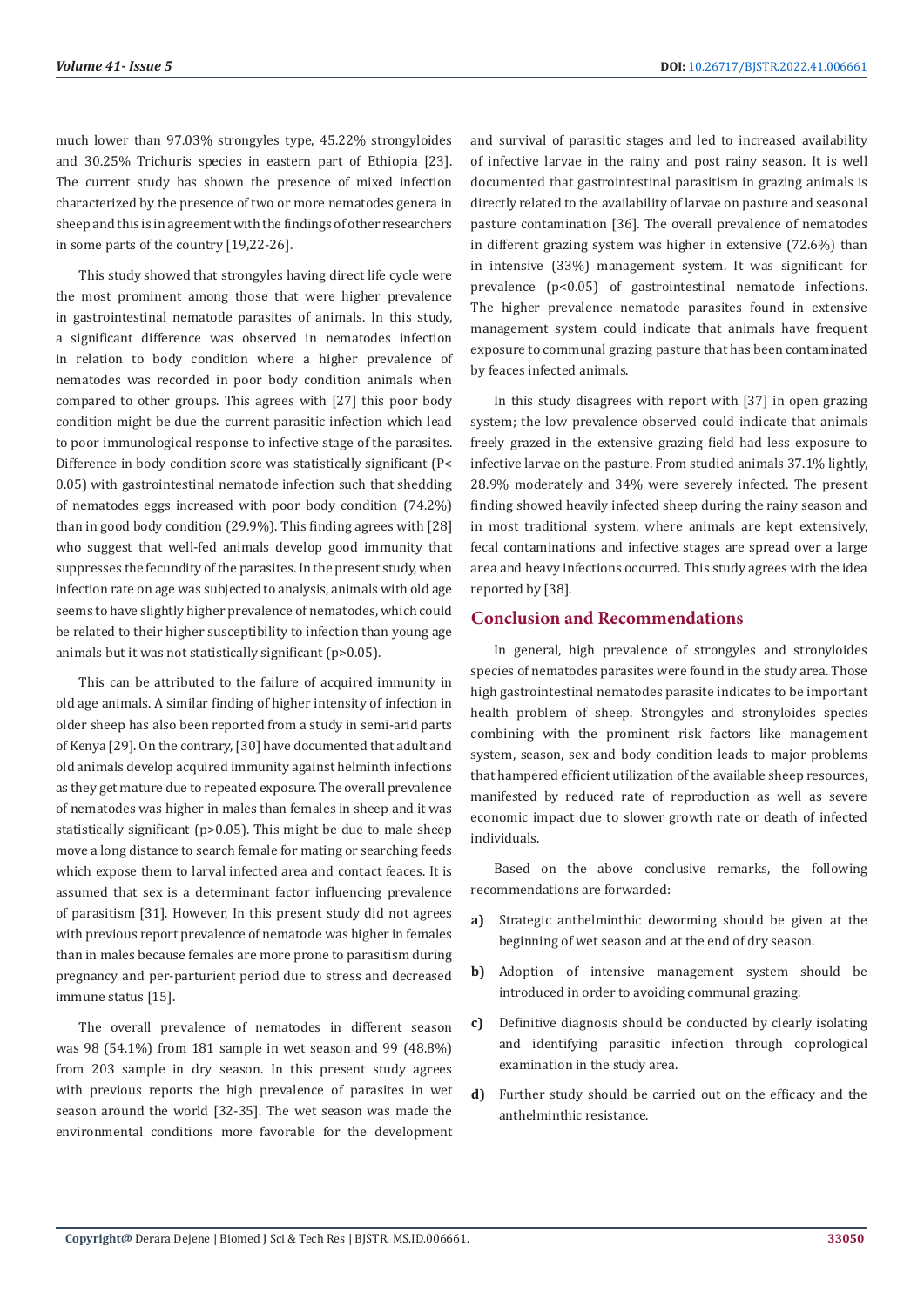#### **References**

- 1. Tony W (2007) The Veterinary Epidemiology and Economics Research Unit (VEERU). Veterinary parasitology, 2<sup>nd</sup> Blackwell Science, UK, pp. 307.
- 2. [Gizaw S, Arendonk J, Komen H, Windig J, Hanott O \(2007\) Population](https://pubmed.ncbi.nlm.nih.gov/18028516/)  [structure, genetic variation and morphological diversity in indigenous](https://pubmed.ncbi.nlm.nih.gov/18028516/)  [sheep of Ethiopia. Journal of Animal Genetics 38: 621-628.](https://pubmed.ncbi.nlm.nih.gov/18028516/)
- 3. (2015) CSA. Central statistics of Ethiopia, Development and change, system study international livestock, Addis Ababa, Ethiopia.
- 4. [\(1993\) International Lactation Consultant Association \(ILCA\).](https://ilca.org/)
- 5. [Tibbo M \(2006\) Productivity and health of indigenous sheep breeds and](https://pub.epsilon.slu.se/1142/1/Markos_Tibbo_corrected.pdf)  [cross breeds in central Ethiopia highlands. PhD dissertation. Department](https://pub.epsilon.slu.se/1142/1/Markos_Tibbo_corrected.pdf)  [of Animal Breeding and Genetics, Faculty of Veterinary Medicine and](https://pub.epsilon.slu.se/1142/1/Markos_Tibbo_corrected.pdf)  [Animal Sciences, Swedish University of Agricultural Science \(SLU\),](https://pub.epsilon.slu.se/1142/1/Markos_Tibbo_corrected.pdf)  [Uppsala, Sweden, p. 74.](https://pub.epsilon.slu.se/1142/1/Markos_Tibbo_corrected.pdf)
- 6. [Gryseels G, Anderson F \(1983\) Research on farm and livestock](https://cgspace.cgiar.org/handle/10568/4668)  [productivity in the central highland; Initial results, 1977-1980 research](https://cgspace.cgiar.org/handle/10568/4668)  [report 4. ILCA \(International Livestock Research for Africa\), Addis](https://cgspace.cgiar.org/handle/10568/4668)  [Ababa, Ethiopia, p. 51.](https://cgspace.cgiar.org/handle/10568/4668)
- 7. [Yami A, Merkel R \(2009\) Sheep and goat production handbook for](https://issuu.com/esgpip/docs/esgpip_sheep_and_goat_handbook)  [Ethiopia. Ethiopia Sheep and Goat Productivity Improvement Program,](https://issuu.com/esgpip/docs/esgpip_sheep_and_goat_handbook)  [p. 29.](https://issuu.com/esgpip/docs/esgpip_sheep_and_goat_handbook)
- 8. [Gall C \(1981\) Goat production, Academic press, London; New York, pp.](https://pdfslide.net/documents/goat-production-edited-by-c-gall-academic-press-londonnew-york-1981.html)  [619.](https://pdfslide.net/documents/goat-production-edited-by-c-gall-academic-press-londonnew-york-1981.html)
- 9. Dunn A (1978) Veterinary Helminthology. (2<sup>nd</sup> Edn.)., London: William Heinemann Medical Books.
- 10. Mulugeta H, Selasie T, Getachew W, Kinfe G, Getachew T, et al. (1989) Significance of Helminth Parasites in Livestock Production of 3rd NLIC 24-26, Addis Ababa, p. 49-53.
- 11. Takelye B (1991) Epidemiology of endoparasites of small ruminants in sub-Saharan Africa. Proceedings of the 4<sup>th</sup> National livestock Improvement Conference, Addis Ababa, Ethiopia, p. 7-15.
- 12. Mapszoom (2015) http//Mapszoom.com/coordinanates.
- 13. [Thrusfield M \(2007\) Veterinary Epidemiology. Blackwell Science](https://www.worldcat.org/title/veterinary-epidemiology/oclc/74968139)  [Limited, USA, pp. 180-181.](https://www.worldcat.org/title/veterinary-epidemiology/oclc/74968139)
- 14. [Soulsby L \(1982\) Helminths, Arthropods and Protozoa of Domesticated](https://www.worldcat.org/title/helminths-arthropods-and-protozoa-of-domesticated-animals/oclc/855675040)  [Animals. Seventh edition, London: Bailliere Tindall, pp. 119-127.](https://www.worldcat.org/title/helminths-arthropods-and-protozoa-of-domesticated-animals/oclc/855675040)
- 15. [Urquhart G, Armour J, Duncan J, Dunn A, Jennings F \(1996\) Veterinary](https://www.powells.com/book/veterinary-parasitology-2nd-edition-9780632040513)  [Parasitology, second edition, Blackwell Science, United Kingdom, pp.](https://www.powells.com/book/veterinary-parasitology-2nd-edition-9780632040513)  [345.](https://www.powells.com/book/veterinary-parasitology-2nd-edition-9780632040513)
- 16. Soulsby L (1986) Helminthes, Arthropods and Protozoa of Domestic Animals, seventh edition, London, UK: Bailliere Tindall, pp. 247-250.
- 17. Lemma D, Abera B (2013) Prevalence of ovine gastrointestinal nematodes in and around Asella, Southeastern Ethiopia. Journal of Veterinary Animal Health 5(8): 222-228.
- 18. Moti W (2008) Prevalence of gastrointestinal nematode of sheep and goat in and around Welinchity, Central Ethiopia. DVM thesis, HU, FVM, Haramaya, Ethiopia.
- 19. Genene R (1994) A study of prevalence of ovine GIT helminthes in and around kombolcha. DVM Thesis, faculty of veterinary medicine, Addis Ababa University, Debre Zeit. Ethiopia, p. 24-25.
- 20. Muluneh J, Bogale B, Chanie M (2014) Major Gastrointestinal Nematodes of Small Ruminants in Dembia District, Northwest Ethiopia. European Journal of Applied Sciences 6(2): 30-36.
- 21. Temesgen T (2008) Study on prevalence of ovine gastrointestinal parasite in and around Bedele, DVM thesis, HU, FVM, Haramaya, Ethiopia.
- 22. [Regassa F, Sori T, Dhuguma R, Kirros Y \(2006\) Epidemiology of](http://www.jarvm.com/articles/Vol4Iss1/Vol4Iss1RegassaV4N1pp51-57.pdf) [Gastrointestinal Parasites of Ruminant in Western Oromia, Ethiopia.](http://www.jarvm.com/articles/Vol4Iss1/Vol4Iss1RegassaV4N1pp51-57.pdf) [International Applied Research of Veterinary Medicine 4 \(1\): 7-11.](http://www.jarvm.com/articles/Vol4Iss1/Vol4Iss1RegassaV4N1pp51-57.pdf)
- 23. [Abebe W, Esayas G \(2001\) Survey on ovine and caprine gastro-intestinal](https://agris.fao.org/agris-search/search.do?recordID=FR2001002446) [helminthosis in eastern part of Ethiopia during the dry season of the](https://agris.fao.org/agris-search/search.do?recordID=FR2001002446) [year. Revue Veterinary Medicine 152\(5\): 379-384.](https://agris.fao.org/agris-search/search.do?recordID=FR2001002446)
- 24. Hailelul N (2002) Study on prevalence of GIT helminthes of small ruminants in and around Wolayta Soddo, southern Ethiopia. DVM Thesis, Faculty of veterinary medicine, Addis Ababa University, Debre-Zeit. Ethiopia, pp. 353.
- 25. [Tefera M, Batu G, Bitew M \(2011\) Prevalence of Gastrointestinal](https://ispub.com/IJVM/8/2/8065) [Parasites of Sheep and Goats in and Around Bedelle, South-Western](https://ispub.com/IJVM/8/2/8065) [Ethiopia. Internet Journal Veterinary Medicine 8: 2.](https://ispub.com/IJVM/8/2/8065)
- 26. [Kumsa B, Tadesse T, Sori T, Duguma R, Hussen B \(2011\) Helminths of](http://www.medwelljournals.com/abstract/?doi=javaa.2011.1845.1849) [sheep and goats in Central Oromia \(Ethiopia\) during the dry season.](http://www.medwelljournals.com/abstract/?doi=javaa.2011.1845.1849) [Journal of Animal and Veterinary Advance 10\(14\): 1845-1849.](http://www.medwelljournals.com/abstract/?doi=javaa.2011.1845.1849)
- 27. [Keyyu J, Kassuku A, Msalilwa P, Monrad J, Kyusgaard N \(2006\) Cross](https://pubmed.ncbi.nlm.nih.gov/16362610/) [sectional prevalence of helminth infections in cattle ontraditional, small](https://pubmed.ncbi.nlm.nih.gov/16362610/) [scale and large-scale dairy farms Inringa district, Tanzania. Veterinary](https://pubmed.ncbi.nlm.nih.gov/16362610/) [Research Communications 30: 45-55.](https://pubmed.ncbi.nlm.nih.gov/16362610/)
- 28. Bisset V, Lassoff A, Douch P, Jonas W, West C, et al. (1986) Burdens and immunological response following natural challenges in Romney lambs selectively bred for low or high faecal eggs count. Veterinary Parasitology 61: 249-263.
- 29. [Waruiru R, Mutune M,Otieno R \(2005\) Gastrointestinal parasite](https://www.ajol.info/index.php/bahpa/article/view/32686) [infections of sheep and goats in semi-arid area of Machakos district,](https://www.ajol.info/index.php/bahpa/article/view/32686) [Kenya. Bulletin of Animal Health and Production in Africa 53: 25-34.](https://www.ajol.info/index.php/bahpa/article/view/32686)
- 30. [Dagnachew S, Amamute A, Temegen W \(2011\) Epidemiology of](https://www.ajol.info/index.php/evj/article/view/67694) [gastrointestinal helminthiasis of small ruminants in selected sites of](https://www.ajol.info/index.php/evj/article/view/67694) [North Gondar zone, Northwest Ethiopia. Ethiopia veterinary 15\(2\): 57-](https://www.ajol.info/index.php/evj/article/view/67694) [68.](https://www.ajol.info/index.php/evj/article/view/67694)
- 31. [Maqsood M, Igbai Z, Chaudhry A \(1996\) Prevalence and intensity of](https://www.hindawi.com/journals/jvm/2018/3602081/) [haemonchosis with reference to breed, sex and age of sheep and goats](https://www.hindawi.com/journals/jvm/2018/3602081/) [Pakistan. Veterinary journal 16: 41-43.](https://www.hindawi.com/journals/jvm/2018/3602081/)
- 32. [Nasreen S, Jeelani S, Munir H \(2005\) Incidence of gastrointestinal](https://pubmed.ncbi.nlm.nih.gov/6891858/) [nematodes in sheep in Kashmir valley. Journal of Veterinary Parasitology](https://pubmed.ncbi.nlm.nih.gov/6891858/) [19\(1\): 27-29.](https://pubmed.ncbi.nlm.nih.gov/6891858/)
- 33. [Kuchay J, Chishti M, Zaki M, Javaid A \(2011\) Prevalence of nematode](https://citeseerx.ist.psu.edu/viewdoc/download?doi=10.1.1.854.3275&rep=rep1&type=pdf) [parasites in sheep of Ladakh-India. Journal of Agricultural Extension and](https://citeseerx.ist.psu.edu/viewdoc/download?doi=10.1.1.854.3275&rep=rep1&type=pdf) [Rural Development 3\(13\): 229-231.](https://citeseerx.ist.psu.edu/viewdoc/download?doi=10.1.1.854.3275&rep=rep1&type=pdf)
- 34. [Yadav A, Khajuria J, Raina A \(2006\) Seasonal prevalence of](https://www.ncbi.nlm.nih.gov/pmc/articles/PMC3590375/) [gastrointestinal parasites in sheep and goats of Jammu. Journal of](https://www.ncbi.nlm.nih.gov/pmc/articles/PMC3590375/) [Veterinary Parasitology 20\(1\): 65-68.](https://www.ncbi.nlm.nih.gov/pmc/articles/PMC3590375/)
- 35. Makhdoomi D, Nasreen S, Banday S, Moulvi A (1995) Incidence of different ovine gastrointestinal parasites in Kashmir. Indian Veterinary Journal 72: 898-900.
- 36. [Smeal M, Fraser G, Robinson G \(1980\) Seasonal changes in the structure](https://pubmed.ncbi.nlm.nih.gov/7436895/) [of nematodes population of cattle in New South Wales in relation to](https://pubmed.ncbi.nlm.nih.gov/7436895/) [inhibited larval development. Australian veterinary Journal 56: 80-86.](https://pubmed.ncbi.nlm.nih.gov/7436895/)
- 37. [Kambarage D, Kusiluka L \(1996\) Diseases of small ruminants in sub-](https://assets.publishing.service.gov.uk/media/57a08dbfed915d3cfd001bba/R5499-Diseases-of-Small-Ruminants.pdf)[Saharan Africa: A Handbook of common diseases of sheep and goats, p.](https://assets.publishing.service.gov.uk/media/57a08dbfed915d3cfd001bba/R5499-Diseases-of-Small-Ruminants.pdf) [8-24.](https://assets.publishing.service.gov.uk/media/57a08dbfed915d3cfd001bba/R5499-Diseases-of-Small-Ruminants.pdf)
- 38. [Nganga C, Maingi N, Munyua W, Kanyari P \(2004\) Epidemiology of](https://pubmed.ncbi.nlm.nih.gov/15580771/) [gastrointestinal, helminthes infection in dorper sheep in semi-arid area](https://pubmed.ncbi.nlm.nih.gov/15580771/) [of Kenya. Ondestepool Journal of veterinary research 71: 219-226.](https://pubmed.ncbi.nlm.nih.gov/15580771/)